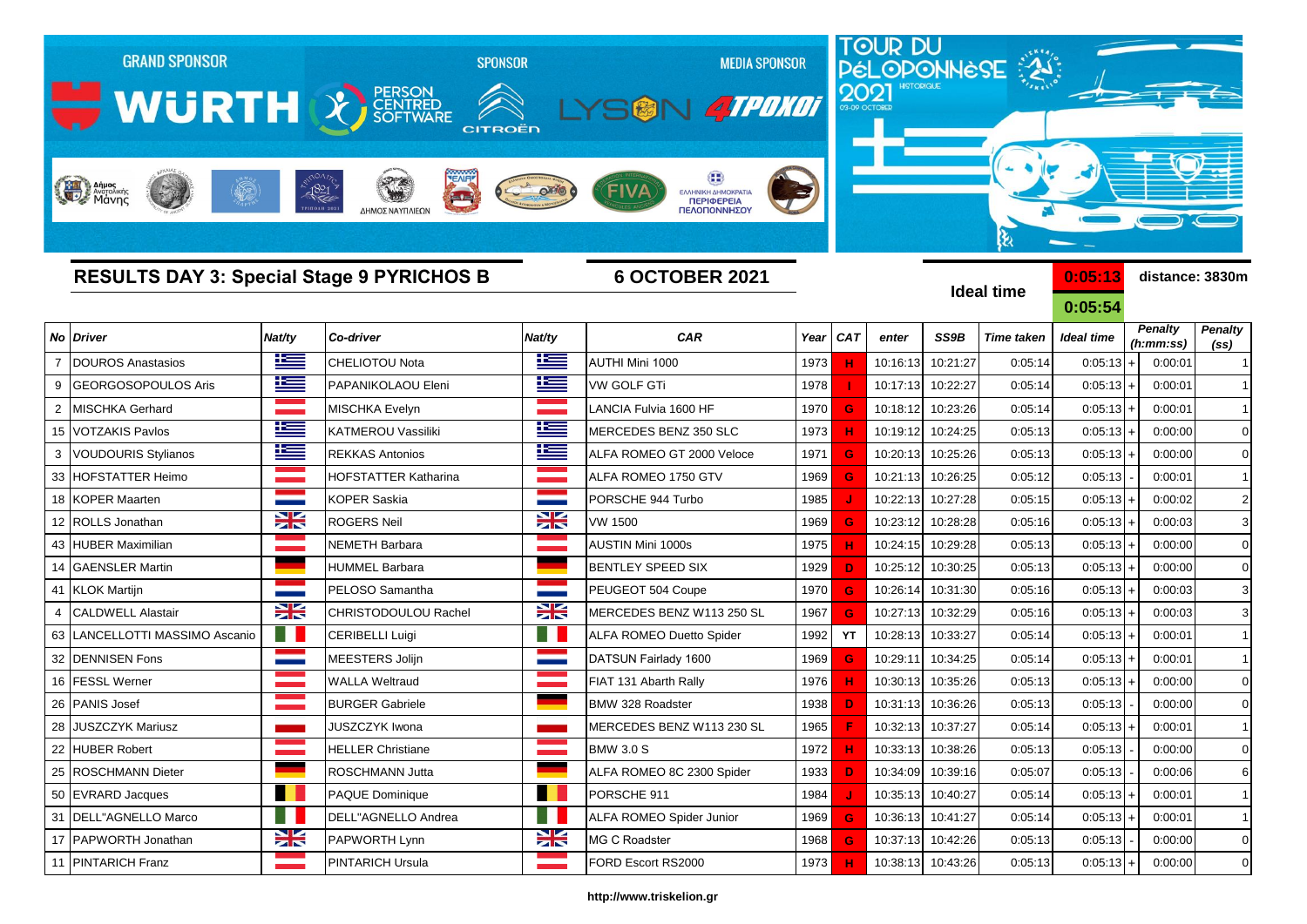| <b>GRAND SPONSOR</b><br>WURTH & FERSON<br>Anjues<br>Mary Aversiking |            | <b>SPONSOR</b><br><b>CITROËN</b><br>$-1821$<br>$\rightarrow$<br>ΔΗΜΟΣ ΝΑΥΠΛΙΕΩΝ |                 | <b>MEDIA SPONSOR</b><br><b>ATPONOT</b><br>FIVA<br>ΕΛΛΗΝΙΚΗ ΔΗΜΟΚΡΑΤΙ.<br>ΠΕΡΙΦΕΡΕΙΑ<br>ΠΕΛΟΠΟΝΝΗΣΟΥ |      |            | 2021              |                   | TOUR DU<br>PÉLOPONNESE<br>દિ |                   |                |                 |
|---------------------------------------------------------------------|------------|---------------------------------------------------------------------------------|-----------------|-----------------------------------------------------------------------------------------------------|------|------------|-------------------|-------------------|------------------------------|-------------------|----------------|-----------------|
|                                                                     |            | <b>RESULTS DAY 3: Special Stage 9 PYRICHOS B</b>                                |                 | <b>6 OCTOBER 2021</b>                                                                               |      |            |                   |                   | <b>Ideal time</b>            | 0:05:13           |                | distance: 3830m |
|                                                                     |            |                                                                                 |                 |                                                                                                     |      |            |                   |                   |                              | 0:05:54           | <b>Penalty</b> | <b>Penalty</b>  |
| <b>Driver</b><br>No                                                 | Nat/ty     | Co-driver                                                                       | Nat/ty          | <b>CAR</b>                                                                                          | Year | <b>CAT</b> | enter             | SS9B              | <b>Time taken</b>            | <b>Ideal time</b> | (h:mm:ss)      | (SS)            |
| VAN DER STEEN Arie<br>23                                            |            | VAN DER STEEN Matthijs                                                          |                 | PORSCHE 924                                                                                         | 1980 |            | 10:39:11          | 10:44:23          | 0:05:12                      | 0:05:13           | 0:00:01        | $\mathbf{1}$    |
| <b>OLSZEWSKI Jerzy</b><br>34                                        |            | <b>SCHELFHOUT Lieve</b>                                                         |                 | MERCEDES BENZ W113 280 SL                                                                           | 1969 | G          | 10:40:37          | 10:45:50          | 0:05:13                      | 0:05:13           | 0:00:00        | $\mathbf 0$     |
| <b>STORACE Francesco</b><br>42                                      |            | <b>PAULUCCI BAROUKH Francesca</b>                                               | <b>A</b>        | TRIUMPH TR6                                                                                         | 1974 |            | 10:41:10          | 10:46:25          | 0:05:15                      | $0:05:13+$        | 0:00:02        | $\overline{2}$  |
| <b>MORAITIS Nikolaos</b><br>45                                      | ١Œ         | <b>KOKKINOU Vera</b>                                                            | ĥ               | LADA BA3-2101                                                                                       | 1978 |            | 10:42:15          | 10:47:28          | 0:05:13                      | 0:05:13           | 0:00:00        | $\Omega$        |
| <b>CERIBELLI Antonio</b><br>24                                      | - 11       | <b>MARINACCI Marco</b>                                                          | Ħ               | <b>ALFA ROMEO Spider</b>                                                                            | 1972 |            | 10:43:14          | 10:48:27          | 0:05:13                      | 0:05:13           | 0:00:00        | $\mathbf 0$     |
| <b>GIUSTINI Carlo</b><br>54                                         |            | <b>MIZINA Svetlana</b>                                                          |                 | <b>ALFA ROMEO Giulietta Spider</b>                                                                  | 1957 | E.         | 10:44:50          | 10:50:46          | 0:05:56                      | 0:05:54           | 0:00:02        | $\overline{2}$  |
| 21<br><b>KNUCHEL Ulrich</b>                                         | ÷          | <b>KNUCHEL Verena</b>                                                           | ÷               | <b>TRIUMPH Dolomite</b>                                                                             | 1977 |            | 10:45:13          | 10:50:27          | 0:05:14                      | 0:05:13           | 0:00:01        |                 |
| 56 MOTTIRONI Pierluigi                                              |            | <b>QUINTILIANI Daniela</b>                                                      | FR.             | <b>ALFA ROMEO Giulia Sprint</b>                                                                     | 1962 | F.         | 10:46:45          | 10:52:34          | 0:05:49                      | 0:05:54           | 0:00:05        | 5               |
| 19<br><b>BOSMA Jaap</b>                                             |            | <b>BOSMA-MEINSMA Agatha</b>                                                     | <b>Contract</b> | PEUGEOT 404 XC7                                                                                     | 1971 | G          | 10:47:13          | 10:52:25          | 0:05:12                      | 0:05:13           | 0:00:01        |                 |
| NOBLE John<br>60                                                    | X          | NOBLE Jean                                                                      | ≍               | MERCEDES BENZ 280SL                                                                                 | 1970 | G          | 10:48:55          | 10:54:49          | 0:05:54                      | 0:05:54           | 0:00:00        | $\mathbf 0$     |
| ARVANITIS Nikolaos*                                                 | E          | CHARALAMPAKI Ioanna*                                                            | Ë               | AUSTIN Healey 100/4 BN2                                                                             | 1956 | E          | 10:49:08          | 10:54:17          | 0:05:09                      | 0:05:13           | 0:00:04        |                 |
| 58 BEECHENER Richard                                                | X          | <b>BEECHENER Anja</b>                                                           | X               | MERCEDES BENZ W113 230 SL                                                                           | 1964 |            | 10:50:12          | 10:55:23          | 0:05:11                      | 0:05:13           | 0:00:02        | $\overline{2}$  |
| <b>ADRIAENS</b> Serge<br>61                                         |            | <b>BELMANS Danielle</b>                                                         | <b>TERRIT</b>   | PORSCHE 911                                                                                         | 1989 | YT         | 10:51:13          | 10:56:26          | 0:05:13                      | 0:05:13           | 0:00:00        | $\Omega$        |
| STIPCICH Pierluigi<br>57                                            |            | <b>FOMBOLINI Alfredo</b>                                                        |                 | ALFA ROMEO Giulia Spider                                                                            | 1962 | F          | 10:52:53          | 10:58:45          | 0:05:52                      | 0:05:54           | 0:00:02        | $\overline{2}$  |
| <b>WOLHFART Volker</b><br>48                                        |            | <b>LAUTON Karin</b>                                                             |                 | PORSCHE 911 SC                                                                                      | 1980 |            | 10:53:11          | 10:58:31          | 0:05:20                      | $0:05:13$ +       | 0:00:07        | 7               |
| <b>STEFOU Alexandros</b>                                            | l          | ZACHAROPOULOS Nikolaos                                                          | l               | NISSAN A10 Violet                                                                                   | 1980 |            | 10:54:25          | 10:59:42          | 0:05:17                      | $0:05:13$ +       | 0:00:04        |                 |
| 52 LAGIOS Miltiades                                                 | Ŧ          | KOUTSIS Ioannis                                                                 | <u>iks</u>      | MERCEDES BENZ W191/170 DS                                                                           | 1953 | E.         |                   | 10:55:02 11:00:14 | 0:05:12                      | 0:05:13           | 0:00:01        |                 |
| 36 MLCOCH Hansi                                                     |            | <b>STEIDLER Burgi</b>                                                           | <b>Contract</b> | ALFA ROMEO Junior Sport Zagato                                                                      | 1970 | G          |                   | 10:56:14 11:01:27 | 0:05:13                      | 0:05:13           | 0:00:00        | 0               |
| 40 BANTZIS Antonios                                                 | N          | PAPASOTIRIOU Dimosthenis                                                        | Ħ               | LANCIA Beta Montecarlo                                                                              | 1976 | н          |                   | 10:56:49 11:02:02 | 0:05:13                      | $0:05:13$ +       | 0:00:00        | $\mathbf 0$     |
| 51 ZACHOPOULOU-ANTONATOU Christ                                     |            | ZACHOPOULOU Miranda                                                             | 些               | LANCIA Fulvia Coupe 1,3s                                                                            | 1973 | н          |                   | 10:58:14 11:03:29 | 0:05:15                      | $0:05:13$ +       | 0:00:02        | $\overline{2}$  |
| 55 FILIPOWICZ Tomasz                                                |            | RODEK Joanna Lidia                                                              | $\sim$          | MERCEDES BENZ W121 190 SL                                                                           | 1959 | E          |                   | 10:58:35 11:03:34 | 0:04:59                      | 0:05:13           | 0:00:14        | 14              |
| 27 LUZI Lucio                                                       | <b>III</b> | MAMBRETTI Anna                                                                  | H.              | JAGUAR XK120 OTS                                                                                    | 1951 | Е          |                   | 11:00:18 11:05:33 | 0:05:15                      | $0:05:13$ +       | 0:00:02        | $\overline{2}$  |
| 35 MOSCICKI Artur                                                   |            | <b>MOSCICKI Adrian</b>                                                          |                 | MERCEDES BENZ W113 280 SL                                                                           | 1969 | G          | 11:01:14 11:06:26 |                   | 0:05:12                      | $0:05:13$ -       | 0:00:01        | $\overline{1}$  |

## **http://www.triskelion.gr**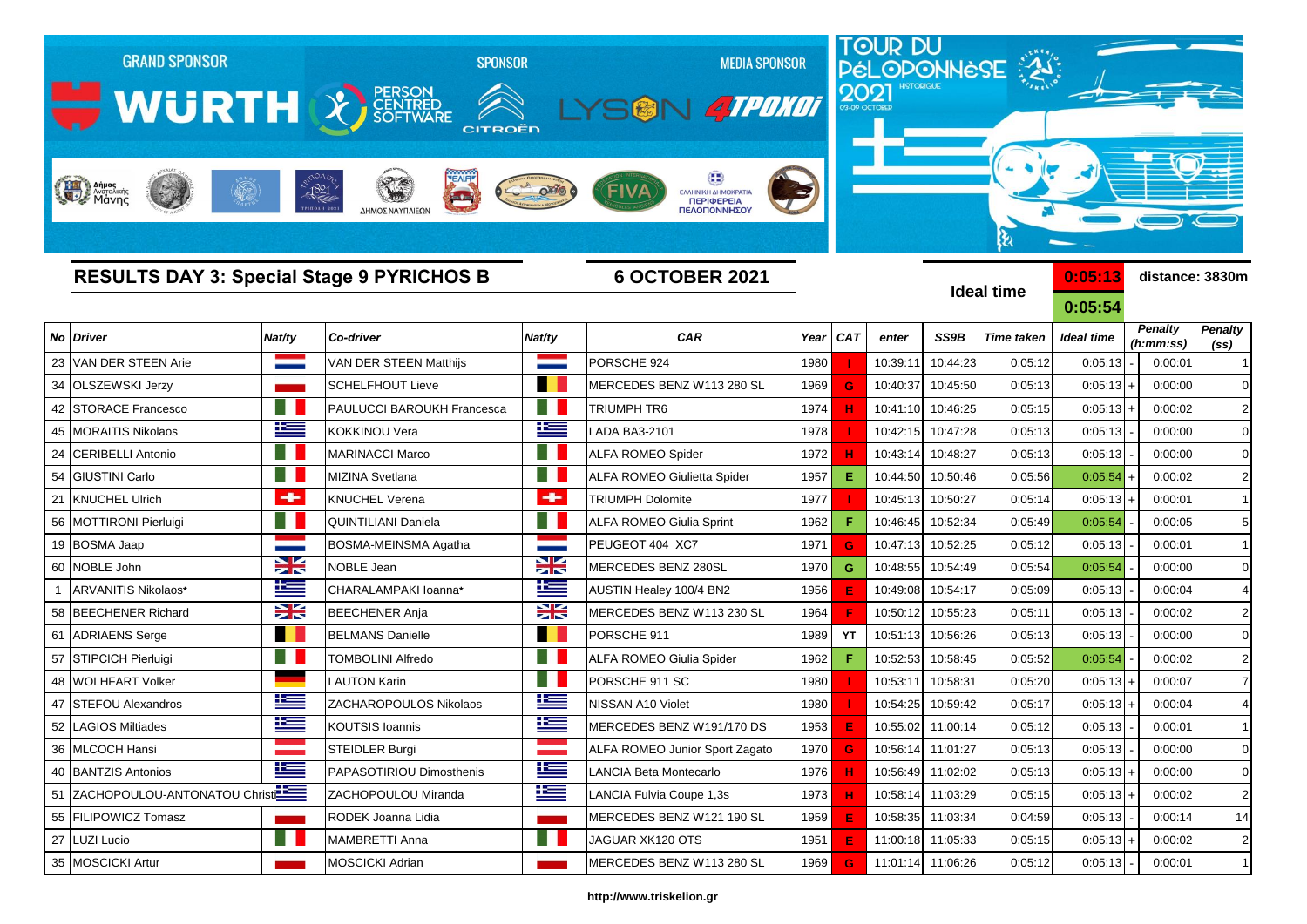| <b>GRAND SPONSOR</b><br>WURTH & ERROR<br>Anipos |                 | 1821<br>للمراك<br>ΔΗΜΟΣ ΝΑΥΠΛΙΕΩΝ                | <b>SPONSOR</b><br>CITROËN | <b>MEDIA SPONSOR</b><br><b>ATPONOT</b><br>ΕΛΛΗΝΙΚΗ ΔΗΜΟΚΡΑΤΙΑ<br>ΠΕΡΙΦΕΡΕΙΑ<br>ΠΕΛΟΠΟΝΝΗΣΟΥ |         |            |          |                   | TOUR DU<br>PÉLOPONNESE<br>કે |                    |                             |                                     |
|-------------------------------------------------|-----------------|--------------------------------------------------|---------------------------|---------------------------------------------------------------------------------------------|---------|------------|----------|-------------------|------------------------------|--------------------|-----------------------------|-------------------------------------|
|                                                 |                 | <b>RESULTS DAY 3: Special Stage 9 PYRICHOS B</b> |                           | <b>6 OCTOBER 2021</b>                                                                       |         |            |          |                   | <b>Ideal time</b>            | 0:05:13<br>0:05:54 | distance: 3830m             |                                     |
| No Driver                                       | Nat/ty          | Co-driver                                        | Nat/ty                    | <b>CAR</b>                                                                                  | Year    | <b>CAT</b> | enter    | SS9B              | <b>Time taken</b>            | <b>Ideal time</b>  | <b>Penalty</b><br>(h:mm:ss) | <b>Penalty</b><br>(s <sub>s</sub> ) |
| <b>OGNEAN Viorel</b><br>49                      | . .             | OGNEAN Levana                                    |                           | <b>TOYOTA Celica Supra</b>                                                                  | 1982    |            | 11:01:52 | 11:07:05          | 0:05:13                      | 0:05:13            | 0:00:00                     | $\overline{0}$                      |
| 39 KEMPE Jim                                    |                 | <b>KEMPE Hennie</b>                              |                           | ALFA ROMEO GIULIA                                                                           | 1971    | G          | 11:03:10 | 11:08:22          | 0:05:12                      | 0:05:13            | 0:00:01                     |                                     |
| 46 KUIPER Remco                                 |                 | <b>WANTIA Jordy</b>                              |                           | DATSUN 180B                                                                                 | 1978    |            | 11:03:32 | 11:08:52          | 0:05:20                      | 0:05:13            | 0:00:07                     | $\overline{7}$                      |
| <b>BUSH Julian</b><br>8                         | ≍               | PAPWORTH Simon                                   | X                         | ALFA ROMEO 1750 Spider                                                                      | 1971    | G          |          |                   | 12:00:00                     | $0:05:13$ +        | 11:54:47                    | 300                                 |
| <b>SAMARAS Alexandros</b><br>59                 | $\pm$           | SAMARA Alexandra                                 | E                         | ROLLS ROYCE SILVER SHADOW                                                                   | 1968    | G          |          | 11:07:06 11:13:29 | 0:06:23                      | 0:05:54            | 0:00:29                     | 29                                  |
| 20 FOWLER David                                 | ≍               | <b>BARNICOAT James</b>                           | X                         | <b>TRIUMPH Spitfire MKII</b>                                                                | 1965    |            |          | 11:07:13 11:12:27 | 0:05:14                      | 0:05:13            | 0:00:01                     | $\overline{1}$                      |
| 38 DUPEN Ella                                   | X               | CHRISTODOULOU Sophia                             | X                         | VW Beetle 1300                                                                              | 1971    | G          |          | 11:08:54 11:14:42 | 0:05:48                      | 0:05:54            | 0:00:06                     | 6                                   |
| 44 NIETRZEBA Adam                               |                 | LYSON Tomasz                                     |                           | <b>BUICK Century Custom Wagon</b>                                                           | 1976    | н          |          | 11:09:13 11:14:36 | 0:05:23                      | $0:05:13$ +        | 0:00:10                     | 10                                  |
| 64 LOUMIDIS Aris                                | <u>ik a</u>     | OUMIDI Lena                                      | Ħ                         | <b>CORD Phaeton</b>                                                                         | 1936    | SV         |          |                   |                              | 0:05:13            | 0:05:13                     | 300                                 |
| <b>KEIJSER Ton**</b><br>6                       |                 | <b>KEIJSER Mariken</b>                           |                           | <b>MGA Roadster</b>                                                                         | 1958    | E          |          |                   |                              | 0:05:13            | 0:05:13                     | 300                                 |
| MALUSZYNSKA Joanna<br>37                        |                 | DOBANIEWICZ-GRABOWSKA Magdale                    |                           | MERCEDES BENZ W113 280 SL                                                                   | 1970    | G          |          | 11:12:08 11:17:24 | 0:05:16                      | 0:05:13            | 0:00:03                     | 3                                   |
| SATRAZEMI Maria<br>62                           | ١Ξ              | RALLI Sia                                        | <u>is</u>                 | ALFA ROMEO Spider S4                                                                        | 1990    | YT         |          | 11:14:12 11:18:55 | 0:04:43                      | 0:05:13            | 0:00:30                     | 30                                  |
| VAN ZANTEN Edward**<br>5                        | <b>Contract</b> | VAN ZANTEN Mirjam                                |                           | PEUGEOT 504 Coupe                                                                           | 1972    | H.         |          |                   |                              | 0:05:13            | 0:05:13                     | 300                                 |
| SINANOGLOU Athanasios<br>65                     | <u>ik –</u>     | SANTAMOURI Danae-Sake                            | 些                         | PORSCHE 356 B s cabriolet                                                                   | 1963    | SV         |          |                   |                              | 0:05:13            | 0:05:13                     | 300                                 |
| 29 POSMYK Jordan                                |                 | PALUCHOWSKI Pawel                                |                           | MERCEDES BENZ W113 230 SL                                                                   | 1965    | F          |          |                   |                              | 0:05:13            | 0:05:13                     | 300                                 |
| <b>INGLESSIS Ioannis</b><br>66                  | <u>ik –</u>     | KAMILARI Anna-Maria                              | <u>ik a</u>               | CHEVROLET Corvette C2                                                                       | 1965    | SV         |          |                   |                              | 0:05:13            | 0:05:13                     | 300                                 |
| 81 KASTRINOS Alexandros                         | Ť               | <b>TBA</b>                                       | Ŧ                         | PAN KAR BEACH BUGGY                                                                         | 1967    | ${\sf SV}$ |          |                   |                              | 0:05:13            | 0:05:13                     | 300                                 |
| 67 CHRYSOSPATHIS Ioannis                        | N               | <b>VELONI Anny</b>                               | N                         | PORSCHE 911T                                                                                | 1971    | SV         |          |                   |                              | 0:05:13            | 0:05:13                     | 300                                 |
| 68 ARVANITIS Grigoris                           | Ħ               | <b>ARVANITI Foteini</b>                          | N                         | LANCIA Fulvia Coupe 1,3s                                                                    | 1972    | <b>SV</b>  |          |                   |                              | 0:05:13            | 0:05:13                     | 300                                 |
| 69 NTZOUMANIS Athanasios                        | Ħ               | <b>ZACHARIS KONSTANTINOS</b>                     | ١Œ                        | LANCIA Fulvia Coupe 1,3s                                                                    | 1973    | SV         |          |                   |                              | 0:05:13            | 0:05:13                     | 300                                 |
| 70 KOTTIS Vasileios                             | ١Œ              | <b>TBA</b>                                       | ١Œ                        | <b>BMW 2002</b>                                                                             | 1974    | SV         |          |                   |                              | 0:05:13            | 0:05:13                     | 300                                 |
| 76 NTOULIAS Andreas                             | Ħ               | NTOULIAS Michael                                 | İ                         | FIAT 124 ABARTH                                                                             | 1974 SV |            |          |                   |                              | 0:05:13            | 0:05:13                     | 300                                 |

## **http://www.triskelion.gr**

82 DAGRES Athanasios **DAGRES Georgios DAGRES Georgios** MERCEDES BENZ 220 1974 **SV** 1974 **SV** 0:05:13 0:05:13 300